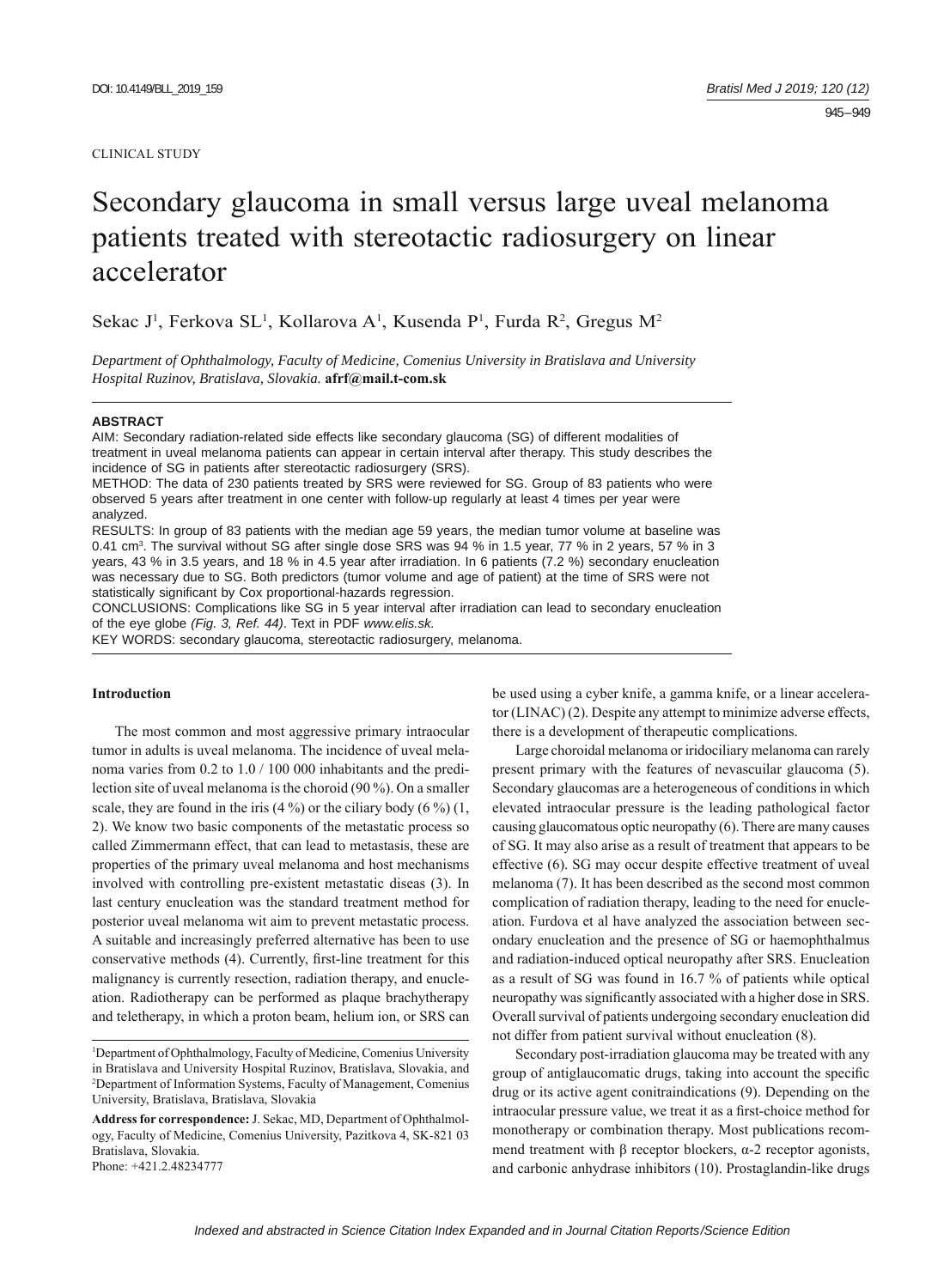## 945 – 949

increase the activity of matrix metalloproteinases and reduce the resistance of aqueous fluid discharge through the uveal scleral pathway, thus potentially increasing the risk of tumor dissemination. When drugs are ineffective and do not reach the target IOP, glaucoma surgery is an option. Conventional glaucoma operations, including filtration operations such as basal iridectomy trabeculectomy, drainage implants, and the like, may be used (11,12). Lee et al however, it states that surgery alone can speed up tumor spread (12). Piirtola et al in their work, the use of transcleral photocoagulation therapy as a possibility to reduce IOP in patients with SG has been reported because ciliary body photocoagulation or cryotherapy can cause regional death of tumor cells and thereby alleviate high intraocular pressure (13).

Cyclocryopexia can be used to treat or ameliorate SG. The action of cryosondy at the site of the ciliary body causes destruction of its cells and consequent reduction of aquous humor production as well as regional cell death, thus relieving high eye pressure. Finger in his work also mentions another possibility of using cryosons in the treatment of melanoma, for eye traction during enucleation. Cryoprobe was used to induce proptosis during optic nerve transsection. The surface of the probe creates corneal adhesion and lifts the eye. This simplifies access to the optic nerve. The aim of our work is to describe the incidence and prevalence of SG as a complication of SRS on LINAC depending on individual types of uveal melanoma. In this study we assess the treatment of posterior uveal melanoma by one-day session LINAC based SRS and risk for SG.

## **Methods**

The data of all 230 patients treated by LINAC based therapy for uveal melanoma (ciliary body and choroid) were reviewed. Patients with follow-up less than 36 months were excluded. Data of 83 patients who were observed 5 years after treatment with follow-up regularly at least 4 times per year were analyzed.

Medical records were screened for neovascularization of the iris, increased intraocular pressure (IOP) > 23 mmHg and antiglaucomatous therapy of IOP lowering medication was analyzed in the interval after irradiation on LINAC. Ophthalmological examinations were scheduled after 3, 6, 12, 18, and annually after treatment. Follow-up care by an oncologist included ultrasound of liver, CT or 18FDG PET/CT in some patients, if needed.

Ultrasound and magnetic resonance findings were basic to indicate patient for LINAC therapy. After stereotactic frame fixed to the head and the sutures from extraocular direct muscles were tied to the stereotactic Leibinger frame patient underwent CT and MRI examination. The individual plan for SRS was optimized according to the critical structures - lenses, optic discs, optic nerves and chiasm. The planned therapeutic dose into the tumor mass was 35.0 Gy. The doses to the critical structures for the optic nerve and the optic disc were 8.0 Gy and 10.0 Gy to the anterior segment of the eye and lens.

The regular follow-up examination included slit lamp examination, ophthalmoscopy, intraocular pressure measuring, ultrasound, optical coherence tomography and photodocumentation.

# **Results**

The group of 83 patients after applied exclusion criteria was identified from 230 patients treated on LINAC. The therapeutic dose for irradiation was 35.0 Gy (Fig. 1).

Age of patients ranged from 24 to 82 years with the median 59 years. The number of male was 36 (43.4 %) and number of female 47 (56.6 %). The median tumor volume at baseline was  $0.41 \text{ cm}^3$  (with range from 0.11 to 0.95 cm<sup>3</sup>). The survival without SG after single dose SRS was 94 % in one and half year, 77 % in two years, 57 % in three years, 43 % in three and half years, and 18 % in four and half year after irradiation. In 6 patients (7.2 %) secondary enucleation was necessary due to complications – SG (Fig. 2). Enucleation free interval ranged from one and half year to three years.

We calculated one Cox proportional-hazards regression (Fig. 3). Two predictors were taken into account: tumor volume and age of patient at the time of SRS. The calculation results confirmed that no one predictor, age of patient ( $p = 0.51$  with Risk Ratio 1.0159) or tumor volume ( $p = 0.24$  with Risk Ratio 9.5257), was significant prognostic factors in this Cox proportional-hazards regression for survival without SG analysis. The results of this analysis indicate that both predictors are not statistically significant.



**Fig. 1. Stereotactic planning scheme for patient with large uveal melanoma (tumor volume 1.0 cm3 ).**



**Fig. 2. Macrophotograph of the same patient's anterior segment 1.5 years after SRS with developed secondary neovascular glaucoma and complicated cataract.**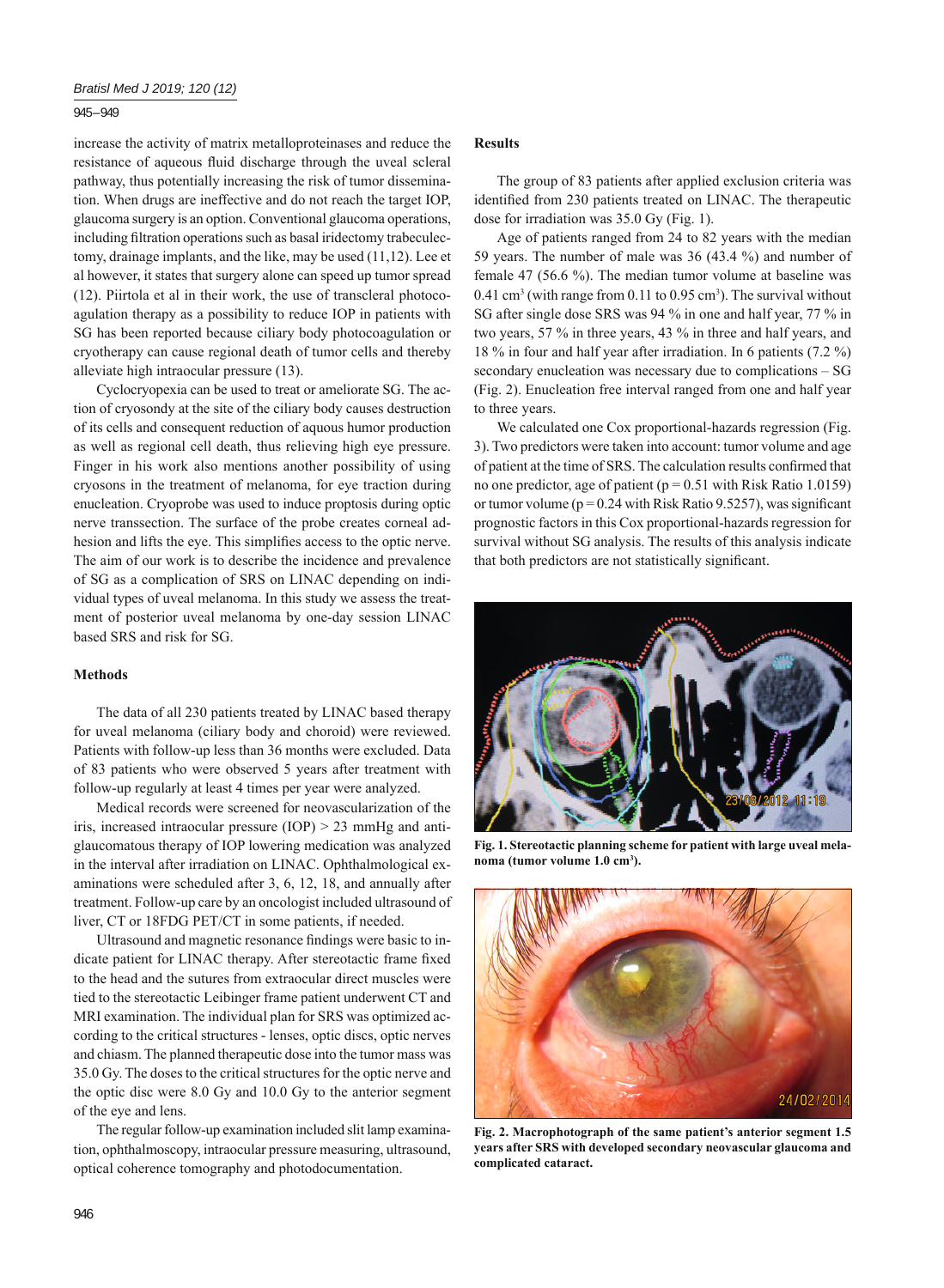

**Fig. 3. The survival without SG after single dose of SRS.**

## **Discussion**

Photon beam irradiation has been under clinical investigation for the treatment of uveal melanoma over 20 years. The therapeutic single dose has been reduced to as low as 35.0 Gy over the past few years (14, 15). This dose is used in our study. Doses of 40.0 Gy delivered at the 50 % isodose result in good local tumor control and acceptable toxicity. Linear accelerators have the advantage of a feasible fractionation. A hypofractionated scheme of 4–5 fractions in different studies for uveal melanoma has been reported over 90 %, 5 and 10 years after treatment good local tumor control rates (16, 17).

High rates of local control can be achieved with 5-year control rates exceeding 95 % in patients treated with charged particles, while visual acuity is depending on tumor stage – tumor size and location (1, 18).

Recent studies have suggested that gamma knife radiosurgery and SRS may be an appropriate alternative for treating uveal melanoma in those patients, in whom lesions are ineligible for conventional brachytherapy. The findings in the series suggest a role of SRS in the treatment of selected cases of uveal melanoma (15,19).

Radiogenic side effects after stereotactic radiotherapy are cataract, radiation retinopathy development, opticopathy and neovascular glaucoma. They result to secondary visual acuity losses and in some cases it is necessary to perform secondary enucleation. An important cause of visual morbidity can be secondary glaucoma. To prevent irreversible visual acuity reduction is necessary to start treatment as soon as possible (20). Overall, stereotactic photon beam radiotherapies are considered effective treatment modalities for uveal melanoma, with promising late tumor control and toxicity rates. Stereotactic irradiation of uveal melanoma is safe and precise treatment option. Local control was found to be excellent. LINAC based stereotactic irradiation for uveal melanoma is feasible and well tolerated and can be offered to patients with medium sized and unfavorably located uveal melanoma who are searching for an eye-preserving treatment (21).

A retrospective study of Meyer et al pointed out that irradiation of 30.0 Gy of more than 2 mm of the optic nerve head initiated an optic neuropathy (22).

Recent studies have suggested that gamma knife radiosurgery and SRS may be an appropriate alternative for treating uveal melanoma in those patients in whom lesions are ineligible for conventional brachytherapy  $(23)$ . The findings in the series suggest a role of SRS in the treatment of selected cases of uveal melanoma.

The eye retention is one of the main goals of the conservative treatment but in some cases enucleation can be indicated due to complications after therapy, e.g. secondary neovascular glaucoma (24, 25).

Fractionated stereotactic radiotherapy and one day session SRS have emerged as promising, non-invasive treatments for uveal melanoma (26). According to our results a single one-day sessions SRS with 35.0 Gy is sufficient to treat small and middle stage melanoma (27).

Secondary complications after brachytherapy is most frequently SG (28–30) but only few studies concerning CyberKnife irradiation are available (31, 32). These studies use different criteria of SG (in some of them increase intraocular pressure over 23 mmHg, in others over 25 mmHg). In our study elevated IOP was measured by non-contact tonometry and patients with primary open angle glaucoma before stereotactic irradiation were excluded from our study.

Siedlecki et al diagnosed 96 % of patients with SG they had therapy by eye drops, and some of them needed secondary enucleation due to blind amaurotic eye (7). In this study they compared SG in group of patients treated with brachytherapy and patients with robotic CyberKnife radiosurgery and SG was significantly more frequent after robotic radiosurgery than brachytherapy with Ru-106 plaques. In that study the incidence of SG at 5 years interval was 46.7 %. Comparable results, 33 %, can be found in study of Klingenstein et al (33).

Shields et al assumed that higher tumor thickness may be associated with increased incidence of SG (34). Tumor thickness is a very important risk factor for SG (35–37).

In brachytherapy the elevation of the tumor in maximum is mostly 6 mm, by external radiotherapy we can irradiate tumor above 6 mm and also in close proximity to the macula or optic nerve head. But patients with a tumor thickness less than 6 mm are eligible for both BT and external radiotherapy. CyberKnife/ RRS irradiation represents one of the most advanced forms of radiosurgery nowadays (38). No difference in severity of SG was found between RRS and BT (7). This is important, because about 50 % of patients with SG in that study needed IOP/lowering medication and need of surgery and especially of enucleation, which was necessary in every fourth patient with SG.

The most important radiation/related risk factors for SG are localization of the tumor in the ciliary body and near the posterior pole (36, 39, 40).

In our study first signs of SG were observed after a median of 24 months, in studies of Mueller et al and Muacevic et al it was 10-21 months (23, 31).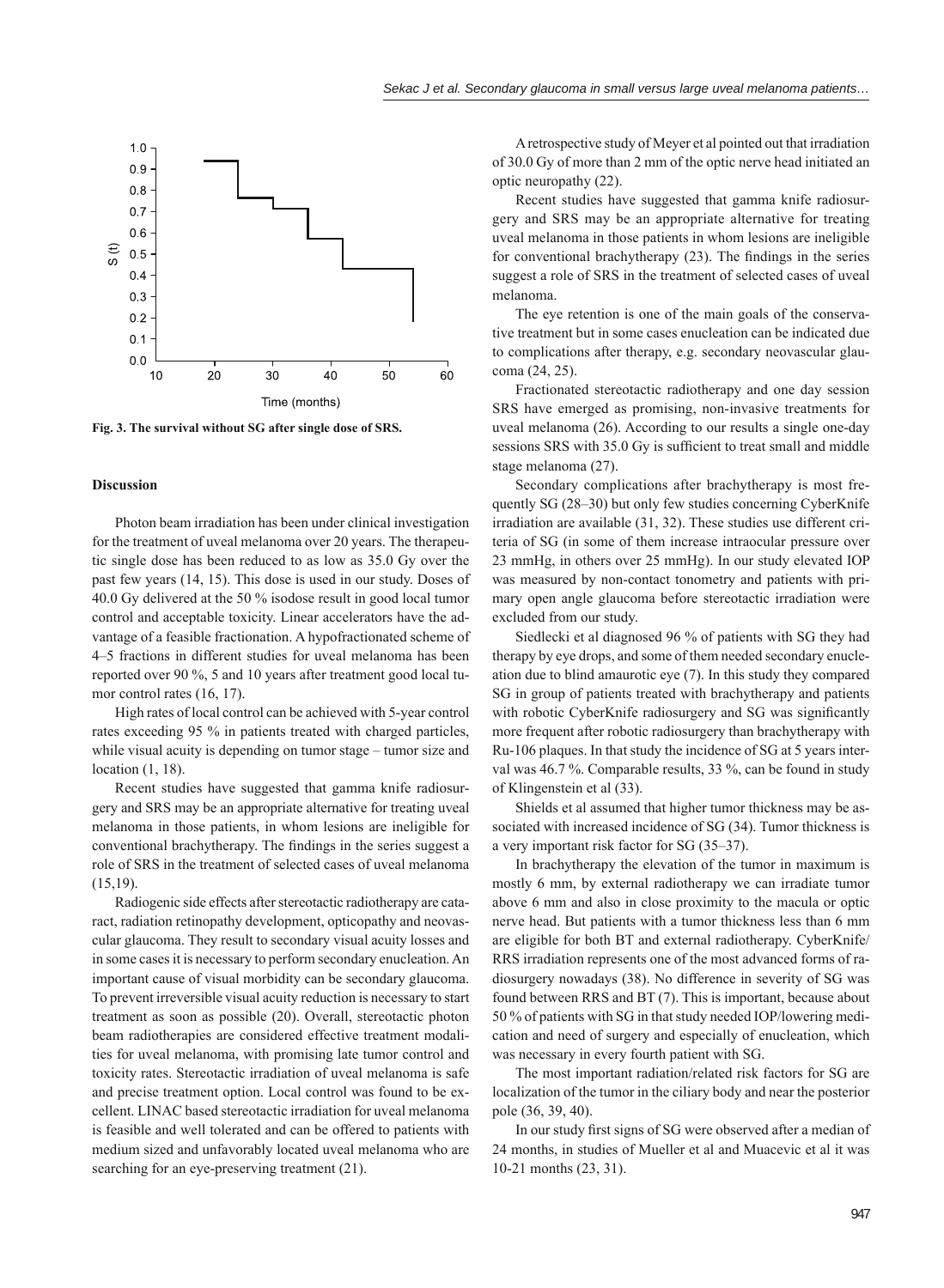## 945 – 949

In other studies they compared RRS to BT. They realized a comparable safety profile in terms of incidence of SG to both radiation modalities. Irradiation techniques have a great importance for eye retention, but SG with tumor recurrence make up 82–90 % of reasons for secondary enucleation (37, 41, 42).

Long term follow-up screening for late complications after stereotactic irradiation like SG is necessary. In patients after irradiation techniques in treatment of secondary glaucoma medical therapy, transscleral cyclophtotocagulation, laser iridotomy or minimally invasive glaucoma surgery can be applied for eyes with regressed posterior segment melanoma in patients with no iridociliary involvement, but in some conditions also enucleation is necessary (43). In study of Fatehi (44) they reported patients safety and IOP control after placement of a glaucoma drainage device in eyes treated for uveal melanoma. Due to their results they suggest that glaucoma filtration surgery can be effective in patients with uveal melanoma with secondary glaucoma development , but local tumor control is basic to decide in that treatment modality. In our study we did not apply filtration surgery in patienst with secondary glaucoma.

## **Conclusions**

Secondary complications after stereotactic one day session LINAC based radiosurgery with a single dose 35.0 Gy is one of treatment options in uveal melanoma. According to our results one-day session SRS with 35.0 Gy is sufficient to treat small and middle stage choroidal melanoma. SG in 5 year interval after irradiation can lead to secondary enucleation of the eye globe.

#### **References**

**1. Damato B, Kacperek A, Chopra M, Campbell IR, Errington RD.** Proton beam radiotherapy of choroidal melanoma: the Liverpool-Clatterbridge experience. Int J Radiat Oncol Biol Phys 2005; 62 (5): 1405–1411.

**2. Kaliki S, Shields CL.** Uveal melanoma: relatively rare but deadly cancer. Eye (Lond) 2017; 31 (2): 241–257.

**3. Grossniklaus HE.** Understanding Uveal Melanoma Metastasis to the Liver: The Zimmerman Effect and the Zimmerman Hypothesis. Ophthalmology 2019; 126 (4): 483–487.

4. Furdova A, Strmen P, Sramka M. Complications in patients with uveal melanoma after stereotactic radiosurgery and brachytherapy. Bratisl Lek Listy 2005; 106 (12): 401–406. PMID: 16642665.

**5. Sahu S, Bhutia TW, Shrestha V, Singh SK, Puri LR.** Large choroidal melanoma presenting as neovascular glaucoma. GMS Ophthalmol Cases [Internet] 2019 May 31 [cited 2019 Aug 5]; 9. Available from: https:// www.ncbi.nlm.nih.gov/pmc/articles/PMC6607447/

**6. European Glaucoma Society Terminology** and Guidelines for Glaucoma, 4th Edition – Chapter 2: Classification and terminologySupported by the EGS Foundation: Part 1: Foreword; Introduction; Glossary; Chapter 2 Classification and Terminology. Br J Ophthalmol 2017; 101 (5): 73-127.

**7. Siedlecki J, Reiterer V, Leicht S, Foerster P, Kortüm K, Schaller U et al.** Incidence of secondary glaucoma after treatment of uveal melanoma with robotic radiosurgery versus brachytherapy. Acta Ophthalmol 2017; 95 (8): e734–739.

**8. Furdova A, Waczulikova I, Sramka M, Kralik G, Zahorjanova P, Kapitanova K.** Relative survival rates and presence of complications in uveal melanoma patients after stereotactic radiosurgery. Adv Ophthalmol Vis Syst 2018; 8 (6): 283–289.

**9. Wanner JB, Pasquale LR.** Glaucomas secondary to intraocular melanomas. Semin Ophthalmol 2006; 21 (3): 181–189.

**10. Othman IS, Assem M, Zaki IMA.** Secondary glaucoma as initial manifestation of uveal melanoma. Saudi J Ophthalmol 2013; 27 (3): 203–208.

**11. Skalicky SE, Giblin M, Conway RM.** Diffuse iris melanoma: Report of a case with review of the literature. Clin Ophthalmol 2007; 1 (3): 339–342.

**12. Lee V, Cree IA, Hungerford JL.** Ring melanoma – a rare cause of refractory glaucoma. Br J Ophthalmol 1999; 83 (2): 194–198.

**13. Piirtola A, Puska P, Kivelä T.** Red laser cyclophotocoagulation in the treatment of secondary glaucoma in eyes with uveal melanoma. J Glaucoma 2014; 23 (1): 50–55.

**14. Furdová A, Růžička J, Sramka M, Králik G, Chorváth M, Kusenda P.** [Choroidal melanoma stage T1 - comparison of the planning protocol for stereotactic radiosurgery and proton beam irradiation]. Cesk Slov Oftalmol 2012; 68 (4): 156–161.

**15. Furdova A, Sramka M, Chorvath M, Kralik G, Krasnik V, Krcova I et al.** Stereotactic radiosurgery in intraocular malignant melanoma – retrospective study. Neuro Endocrinol Lett 2014; 35 (1): 28–36.

**16. Dieckmann K, Georg D, Zehetmayer M, Bogner J, Georgopoulos M, Pötter R.** LINAC based stereotactic radiotherapy of uveal melanoma: 4 years clinical experience. Radiotherapy and Oncology 2003; 67 (2): 199–206.

**17. Furdova A, Slezak P, Chorvath M, Waczulikova I, Sramka M, Kralik G.** No differences in outcome between radical surgical treatment (enucleation) and stereotactic radiosurgery in patients with posterior uveal melanoma. Neoplasma 2010; 57 (4): 377–381.

**18. Gragoudas ES, Lane AM, Munzenrider J, Egan KM, Li W.** Longterm risk of local failure after proton therapy for choroidal/ciliary body melanoma. Trans Am Ophthalmol Soc 2002; 100: 43–48.

19. Furdova A, Horkovicova K, Justusova P, Sramka M. Is it sufficient to repeat LINEAR accelerator stereotactic radiosurgery in choroidal melanoma? Bratisl Lek Listy 2016; 117 (8): 456–462.

**20. Dubey S, Jain K, Mukherjee S, Sharma N, Pegu J, Gandhi M et**  al. Current profile of secondary glaucoma in a Northern India tertiary eye care hospital. Ophthalmic Epidemiol 2019; 26 (3): 200–207.

**21. Dieckmann K, Bogner J, Georg D, Zehetmayer M, Kren G, Pötter R.** A linac-based stereotactic irradiation technique of uveal melanoma. Radiother Oncol 2001; 61 (1): 49–56.

**22. Meyer A, Lévy C, Blondel J, D'hermies F, Frau E, Schlienger P et al.** [Optic neuropathy after proton-beam therapy for malignant choroidal melanoma]. J Fr Ophtalmol 2000; 23 (6): 543–553.

**23. Mueller AJ, Talies S, Schaller UC, Horstmann G, Wowra B, Kampik A.** Stereotactic radiosurgery of large uveal melanomas with the gamma-knife. Ophthalmology 2000; 107 (7): 1381–1387.

**24. Ghazi NG, Ketcherside CS, Sheehan J, Conway BP.** Gamma knife radiosurgery for uveal melanoma ineligible for brachytherapy by the Collaborative Ocular Melanoma Study criteria. Open Access Surg 2008; 1: 21–24.

**25. Krema H, Somani S, Sahgal A, Xu W, Heydarian M, Payne D et al.** Stereotactic radiotherapy for treatment of juxtapapillary choroidal melanoma: 3-year follow-up. Br J Ophthalmol 2009; 93 (9): 1172–1176.